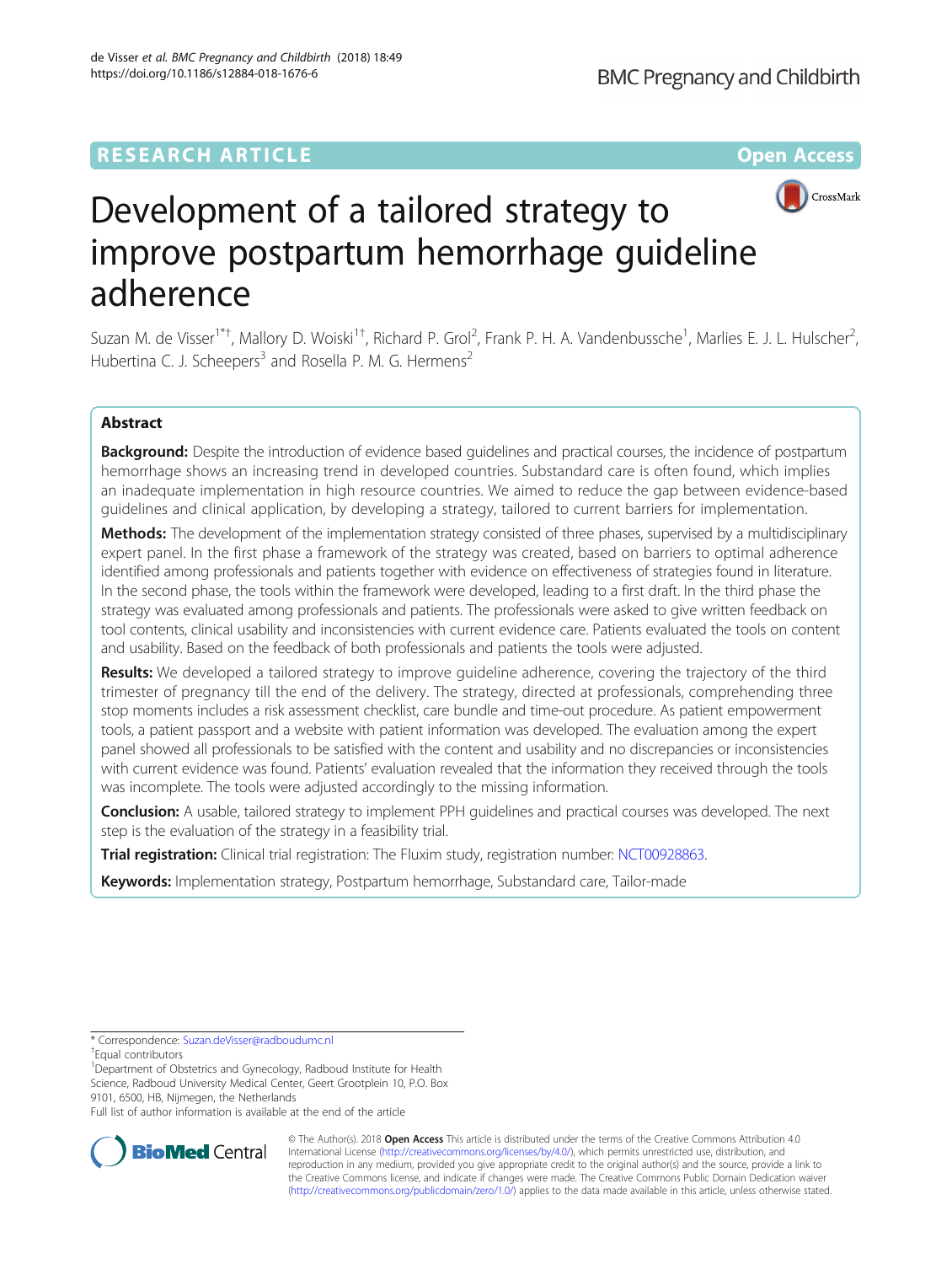## Background

Worldwide postpartum hemorrhage (PPH) is the main cause of severe maternal morbidity (SMM). A recent study in the United States estimated PPH to be responsible for almost half of the cases of SMM (47,6%) [\[1](#page-6-0)]. Globally the incidence of PPH is estimated around 10,5% and in high resource countries an increasing trend in PPH incidence has been seen [\[2](#page-6-0)]. For example, in The Netherlands the incidence increased from 3% in 2003 to 8% in 2011 in second line care [\[3](#page-6-0)].

A review on PPH guideline adherence found that 38% of the women with ≥1500 ml blood loss received substandard care [[4\]](#page-6-0). Substandard health care is often suggested as a possible cause for inadequate reduction of morbidity [\[5](#page-6-0)–[7\]](#page-7-0). It seems that evidence-based guidelines are not optimally adhered to, leading to substandard care and a gap between evidence-based medicine and clinical application [[8\]](#page-7-0).

Guideline dissemination without a tailored implementation strategy to improve spread among professionals and adherence to guidelines is often ineffective [[9\]](#page-7-0). A review evaluating implementation strategies within the field of obstetrics concludes that a prospective identification of efficient strategies and barriers to change is necessary to improve clinical practice guideline implementation [[10](#page-7-0)]. The strategy choice needs to be tailored to the setting for best possible results, consisting of the right tools to increase guideline adherence. In this paper we describe the development of an implementation strategy for a high resource obstetric setting to improve guideline adherence regarding postpartum hemorrhage.

## **Methods**

## **Setting**

The current study is part of the FLUXIM trial [[11](#page-7-0)]. In this trial we developed quality indicators on PPH care (a); studied the adherence of these indicators in actual care (b), and analyzed barriers and facilitators for optimal care among both professionals, women and their partners (c). In the last part of the Fluxim trial the outcomes of these data were aggregated and formed the basis of the development of a strategy to improve guideline adherence.

## Development strategy

The development of the implementation strategy consisted of three phases (Fig. 1).

## Phase one: The selection of the tools for the implementation strategy

In the first phase the selection of the tools to be included in the implementation strategy was performed by a multidisciplinary expert panel of eight obstetricians, two anesthesiologists and two opinion leaders on quality of care research through an iterative process.

The barriers and facilitators from the professional level chosen for the implementation strategy were those mentioned by at least three out of the four focus groups, and feasible to incorporate in our strategy. These barriers were discussed among the authors to determine which barriers were most likely to supply the greatest gain for improvement and were feasible to include. The same selection criteria were applied to the facilitators. On the patient level, through consensus among the authors, barriers and facilitators were identified as eligible for the strategy.

International literature was searched for evidence on effectiveness of strategies to serve as a base for the selection of the tools to address the barriers and to incorporate the identified facilitators (i.e. the potential tools). The search covered three areas: tools and strategies within the obstetric health care, effective tools outside the field of obstetrics and patient oriented tools. Articles were searched on Medline and experts in the field of implementation science were consulted for recent literature. The search was limited to only article in English, limited to research performed in high resource countries, and there was no date restriction. The search results were presented to the expert panel combined with the barriers and facilitators that were considered most important and the low adherence scores of the actual care study as described above in the setting section  $[12, 13]$  $[12, 13]$  $[12, 13]$  $[12, 13]$ .

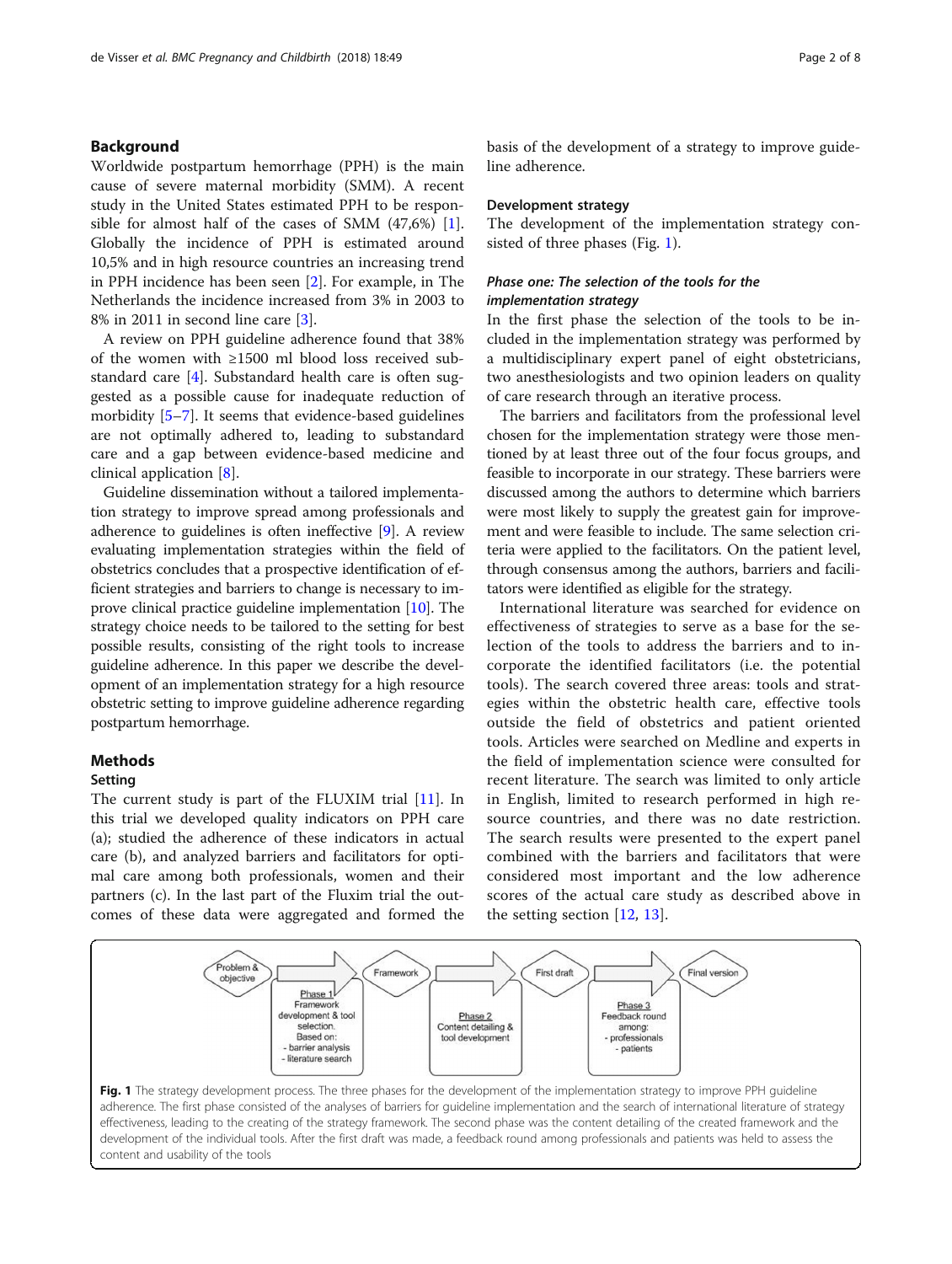Phase two: The development of the tools and their content In the second phase the selected potential tools were developed. The tool content was derived from international guidelines [\[14](#page-7-0)–[20\]](#page-7-0), ATLS-based courses (Advanced Trauma Life Support, e.g. the Managing Obstetric Emergencies and Trauma course) and international literature. They give recommendations based on the stage of delivery of the patient, and on the progression of the PPH. There are preventive measures, measures when the blood loss reaches  $500 \text{ cm}^3$  and when there is ongoing blood loss above the liter or 2 l. These phases are also to be found in the division of the quality indicators. The tool set up and content follow this set up of PPH care, and places actions in relation to the stage of amount of blood loss of the patient.

According to both the Dutch and the international guidelines, identification of high-risk patients forms the basis of PPH care. However, most guidelines did not clearly define all risk factors for PPH and there was discrepancy between different guidelines. Therefore an additional search was performed using the Dutch PPH guideline, 6 international guidelines [\[15](#page-7-0)–[20\]](#page-7-0) and international literature. We searched for additional risk factors and odds ratios (OR's), and only OR's with confidence intervals available were considered. Medline was searched using the search terms 'PPH' and 'risk factors' and synonyms, followed by a snowballing search of the articles and reference lists of the guidelines if available. Furthermore, risk factors found in a multivariate analysis of the Netherlands Perinatal Registration (Dutch Perinatal Registration, DPR) by the LEMMoN study were considered as well (unpublished data, personal correspondence: J. Zwart, Severe Maternal Morbidity in the Netherlands. The LEMMoN study. 2009). Ultimately, all risk factors listed in the Dutch guideline were selected to be included in the tools, as well as all risk factors that were mentioned in at least two of the other six guidelines and found significant in either international literature or in the DPR analysis.

## Phase 3: Feedback round expert panel and patients

In phase three, the developed tools, was presented in a feedback round among the expert panel. The nine members of the expert panel were asked to evaluate the tools on accuracy of the medical contents, clinical usability and control for inconsistencies with the current best evidence care as provided by the Dutch guideline, and to provide written feedback on these three items.

Patients were recruited to evaluate the patient materials developed for the strategy. Both high-risk patients and patients who experienced a PPH in the previous year were asked for the evaluation. High-risk patients were recruited from the obstetrics clinic in one of the participating hospitals. The patients having experienced a PPH were recruited by placing messages on childbirth forums. The women were asked to evaluate our website by means of a questionnaire. The questionnaire consisted of 37 questions, of which 29 were yes-no questions, evaluating six specific domains, and two general categories with eight open questions for points for improvement. The domains evaluated were the usability, speed of the website, website menu navigation, the completeness and clarity of the information provided, the layout and the risk-identification test available on the website.

## Results

In the three steps described above we have created a strategy to improve the adherence to evidence based guidelines and the ATLS-based course for prevention and treatment of PPH. The strategy, shown in Fig. [2](#page-3-0), consists of three stop moments, a checklist for PPH treatment for the professionals and two patient tools.

## Setting

In short the results of the barriers and facilitators found for optimal PPH care and the current care analysis. The most important barriers experienced by professionals were lack of knowledge, team communication and leadership. They mentioned the use of checklists and flowcharts as factors to improve adherence to the guideline. Patients mentioned lack of information before, during and after the PPH as main barriers and an informative patient website and leaflet as main facilitator for optimal care [\[12\]](#page-7-0). Actual care was particularly not in accordance with guidelines with regard to the high risk identification and documentation of policy for PPH on the outpatient clinic and during labor, vital signs monitoring, and the different steps in the management of PPH. Furthermore, acts regarding management of PPH were only partly performed in time [\[13](#page-7-0)].

## Phase one: The selection of the tools for the implementation strategy

The professionals' barriers and facilitators on which the expert panel reached consensus to include them in the tools, are listed in Table [1,](#page-3-0) those of the patients are shown in Table [2](#page-3-0) [\[12\]](#page-7-0).

When reviewing the literature on strategies for guideline implementation within the field of obstetrics, a systematic review [[10](#page-7-0)] on evidence-based strategies for obstetric guideline implementation provided an overview of effective strategies. Of the tools they reviewed, educational tools showed mixed effects, audit & feedback was generally effective, strategies based on opinion leaders, quality improvement tools and academic detailing were ineffective or showed mixed effects. Reminders showed to be overall effective [\[10](#page-7-0)].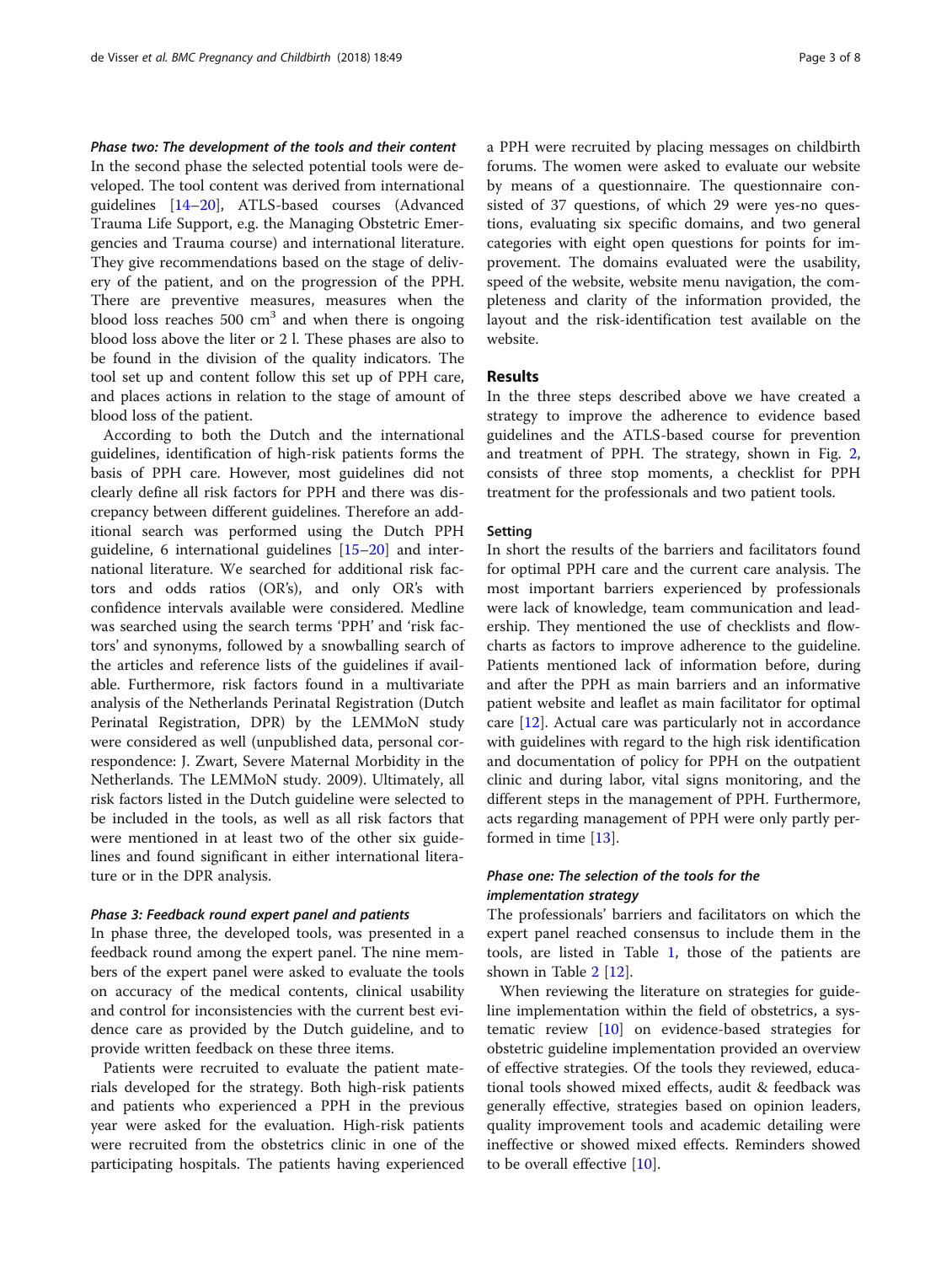<span id="page-3-0"></span>

## Table 1 Main barriers and facilitators addressed by professionals

| Disagreement between team members and with personnel<br>of other disciplines about the seriousness of the situation<br>(blood-bank personnel and anesthesiologists)<br>Lack of team collaboration, for orders are not followed and<br>team members prefer following their own instincts in<br>treatments that leads to inconsequent policy.<br>Presence of hierarchy leads to dread, for team members<br>find it difficult to call in a gynecologist who is at home and<br>speak freely against the supervisor when there is a<br>disagreement about policy | 3<br>3<br>3         |
|-------------------------------------------------------------------------------------------------------------------------------------------------------------------------------------------------------------------------------------------------------------------------------------------------------------------------------------------------------------------------------------------------------------------------------------------------------------------------------------------------------------------------------------------------------------|---------------------|
|                                                                                                                                                                                                                                                                                                                                                                                                                                                                                                                                                             |                     |
|                                                                                                                                                                                                                                                                                                                                                                                                                                                                                                                                                             |                     |
|                                                                                                                                                                                                                                                                                                                                                                                                                                                                                                                                                             |                     |
| Unclearness in leadership trough lack of knowledge of each<br>other's skills and ability, because of inexperienced professionals<br>and the frequent change of team composition.                                                                                                                                                                                                                                                                                                                                                                            | $\overline{4}$      |
| Lack of communication in the team responsible for the<br>patient, about the risks, policy's, seriousness of the situations<br>or actions that need to be taken                                                                                                                                                                                                                                                                                                                                                                                              | $\overline{4}$      |
| Tools: need for practical tools for easier and practical use of<br>the quideline                                                                                                                                                                                                                                                                                                                                                                                                                                                                            | 3                   |
| Professionals lack to detect high-risk patients at the outpatient<br>clinic                                                                                                                                                                                                                                                                                                                                                                                                                                                                                 | 4                   |
| Professionals overestimate their knowledge regarding<br>identifying the patient-categories at risk for PPH and<br>regarding the treatment of high-risk patients and patients<br>with PPH                                                                                                                                                                                                                                                                                                                                                                    | 4                   |
| Recommendations and definitions in the quideline are<br>unclear                                                                                                                                                                                                                                                                                                                                                                                                                                                                                             | 3                   |
| The quideline is difficult to obtain the at the delivery ward                                                                                                                                                                                                                                                                                                                                                                                                                                                                                               | 3                   |
| Lack of checklist/flowchart about PPH at the delivery rooms                                                                                                                                                                                                                                                                                                                                                                                                                                                                                                 | N <sup>a</sup><br>4 |
|                                                                                                                                                                                                                                                                                                                                                                                                                                                                                                                                                             | <b>Barriers</b>     |

Outside the field of obstetrics two types of effective tools were found that seemed applicable in an obstetric setting by the expert panel. The first were checklists, showing to be successful in reducing the complication rate in surgical settings [\[21](#page-7-0)–[24](#page-7-0)], and revealing an increase in adherence to safety indicators and guidelines [\[21,](#page-7-0) [23](#page-7-0)]. Checklists can provide an overview in a complicated situation, and reduces room for human error and the number of omitted treatments. Furthermore, checklists can improve documentation of care, facilitate (team- and interdisciplinary) communication and leadership, and minimize information loss during transfer between professionals [\[23\]](#page-7-0). Secondly, care bundles, initiated of the Institute for Healthcare Improvement, have in multiple settings shown to increase compliance to quality indicators and reduced complications and mortality [[25](#page-7-0)–[27\]](#page-7-0).

Patient empowerment is an important topic in health care and refers to the enhanced ability of patients to actively understand and influence their own health status

| <b>Table 2</b> Main barriers and facilitators addressed by patients |                                                                                                           |
|---------------------------------------------------------------------|-----------------------------------------------------------------------------------------------------------|
|                                                                     | <b>Barriers</b>                                                                                           |
| 1                                                                   | poor information supply to the patient about PPH                                                          |
| $\mathcal{P}$                                                       | poor information supply to the partner and/or family<br>about the medical condition, risks and procedures |
| ξ                                                                   | lack of information material (e.g. folders or website)                                                    |
| 4                                                                   | patient's perception of delay in transfer to the operation<br>room                                        |
|                                                                     | <b>Facilitators</b>                                                                                       |
| 1                                                                   | information about PPH before the delivery                                                                 |
| 2                                                                   | a request for patient information material                                                                |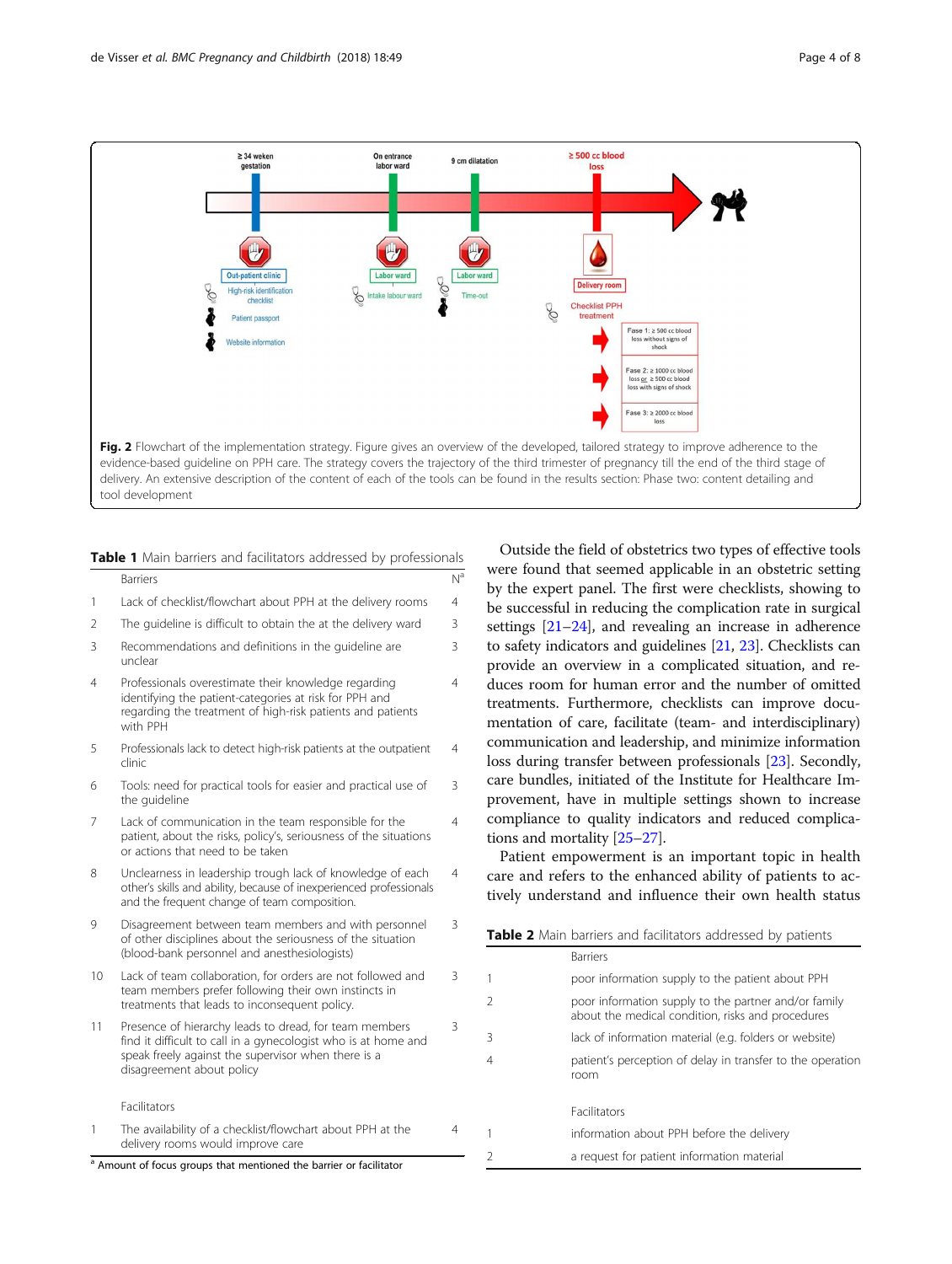and health care [\[28](#page-7-0)]. According to the WHO, interventions with empowerment characteristics have shown significant impact in improving health and quality of life in chronically ill patients [\[29\]](#page-7-0). Web-based interventions seem effective in empowering patients [[30\]](#page-7-0) and with a relative young target population a viable option for patient empowerment in PPH care.

Based on the barrier analysis and the literature, the expert panel decided on a multifaceted strategy with separate tools addressing different barriers at different levels, visualized in Fig. [2.](#page-3-0) The strategy encompassed the complete trajectory starting in the third trimester and ending after the third stage of delivery is finished and the patient is stable. For the professionals, it comprised three stop moments (with a risk assessment checklist, care bundle and time-out procedure), and a PPH treatment checklist. For the patients, a patient-passport was created to provide to high-risk patients and a website for both pregnant and postpartum women to provide preparation information before the delivery and information to process their recent experience.

#### Phase two: The development of the tools and their content

After selection, the individual tools were developed. Standard prototypes of the professional tools were developed based on the latest guidelines and literature.

These prototypes can be adjusted to local protocols (e.g. specific medication choice and dose, telephone numbers of emergency services) before disseminating and implementing them in the different Dutch hospitals. The content of the patient part was written by an obstetrician (MW) with expertise in PPH care. The text was checked by another obstetrician (HS) for accuracy and a layman (RH) for readability and understandability. As the strategy exists of four stop moments, four separate tools were created as can be seen in Fig. [2](#page-3-0).

The first stop moment is at the outpatient clinic where the physician has to fill in a risk assessment checklist. The checklist could be filled in from 34 weeks of gestation or beyond. The checklist listed all identified risk factors for a PPH, thus enabling the user to identify high risk patients. It also listed the policy for high risk patients as a reminder for the user.

As described in the methods section a risk assessment checklist was developed by the Fluxim study as there is currently no such list available. To create the risk assessment checklist, in total 34 risk factors were selected for inclusion: 25 risk factors from the Dutch national guideline and an additional nine risk factors were found in at least two international guidelines with significant odds ratios. The risk factors could be divided into four categories: general health history, obstetric history, factors related to the current pregnancy and factors apparent during labor and delivery. The checklist is designed to

make the professionals aware of PPH risk factors, alert them on the increased risk and appropriate policy and remind them to inform the patient on the increased risk.

The patient tools that were created for the strategy could be used to inform the patient, facilitating the professional and ensuring consistent and comprehensive supply of PPH patient information. The tools consisted, as mentioned above, of a patient passport that allows patients to identify themselves as high-risk patient to professionals they meet later on in the pregnancy. It also provides written information about PPH and possible preventive measures professionals can take during the delivery. The second tool is a website available to all patients who attended the participating hospitals in the Fluxim trial for their antenatal care.

The second stop moment is upon entrance of the labor ward. At this stop moment professionals need to check if a risk assessment had been performed. In case it has not been done, the checklist has to be provided at that moment.

The third stop moment is near the end of the first stage of labor, closely before entering the second stage. During this stop moment the whole team has to be gathered in the room with the patient for a time-out procedure. It encompasses the checking of the patients' risk status and corresponding policy, and additional risk factors have to be listed (those that may arise during the first stage of delivery and those possibly arising during the second stage of delivery). As the time-out requires the team to come together in the room with the patient, it stimulates team communication and increases knowledge of all professionals working on the labor ward. The timing of the time-up is left upon the labor ward team, as this might differ per patient depending on the speed of dilatation. A care bundle consisting of preventive interventions (those identified as the active management of the third stage in the Dutch PPH guideline) was incorporated in the timeout, aiding in the standardizing of procedures.

As last of the professional tools, a checklist for PPH treatment was created. This checklist can be used by professionals at a blood loss of 500 ml and ongoing. It guides professionals through consecutive treatment options, gives advice on when to control for what factors (e.g. vital signs, coagulation status, etc), gives an indication of time elapsed and shows when to consult other professionals (i.e. an obstetrician or anesthesiologist). Furthermore, the checklist provides areas for the writing down of times of actions undertaken and vital signs; a procedure advised by ATLS-based courses for Obstetric emergencies.

## Phase 3: Feedback round expert panel and patients

The expert panel was satisfied with the content and usability of the individual tools of the strategy and there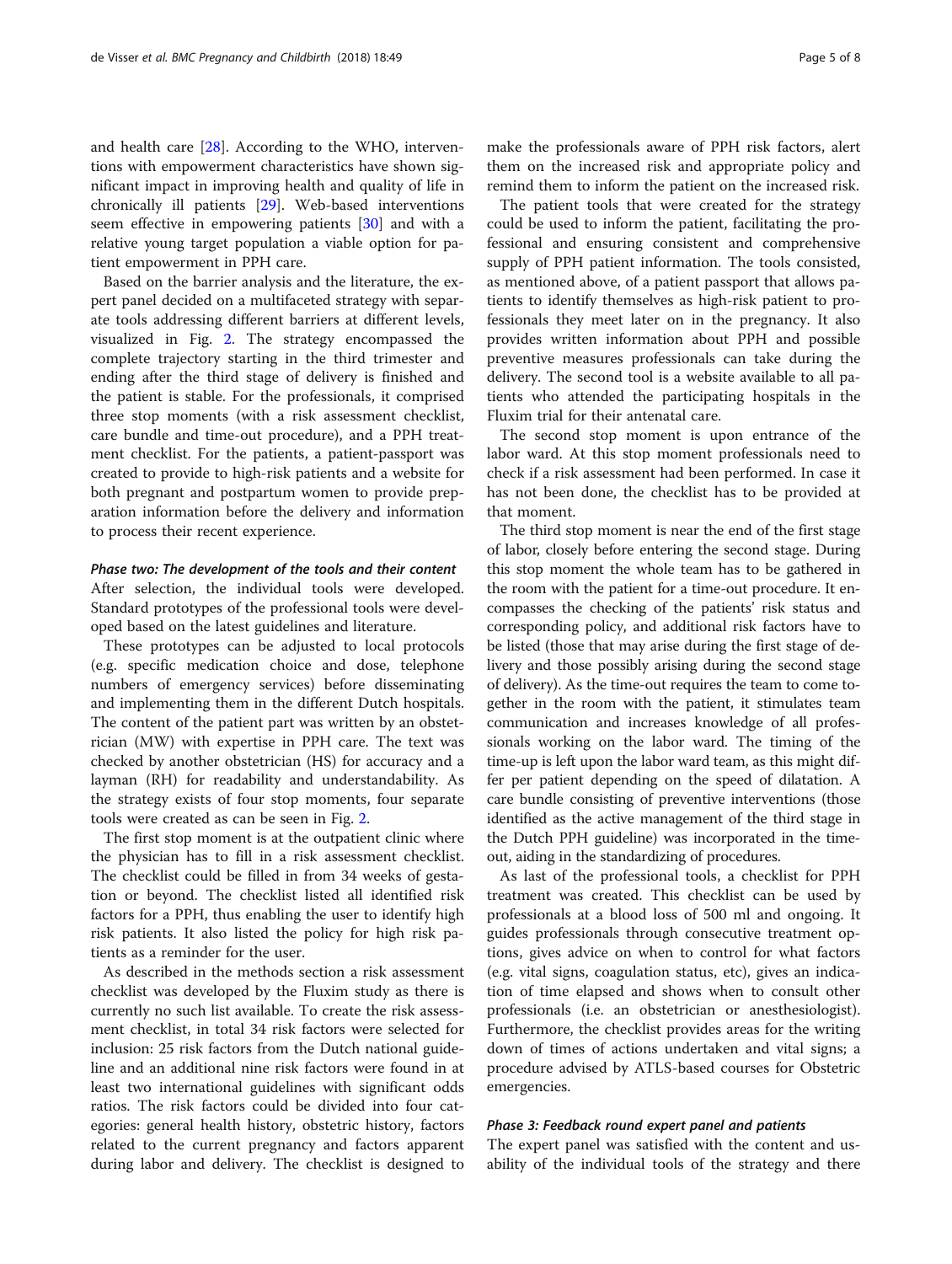were no points reported concerning inaccuracy of the medical contents, clinical unfeasibility or inconsistencies with the PPH guideline.

Sixteen patients evaluated the website. Of these, 6 were patients within their third trimester of the pregnancy and had an increased risk for PPH, 9 patients had experienced PPH in a recent delivery and of one returned questionnaire it was not clear if the correspondent was pregnant or post partum. Suggestions were made by the patients for improvement of the website, of which the most important improvement was the adding a section about recovery after PPH. All comments were taken into consideration for change and those that were feasible were changed. As some suggestions were not feasible they were not included in the adaptation process. An example of a non-feasible recommendation is the adding of percentages of increased risk per risk factor, which is not feasible as there is no consensus within the literature on the OR's of the risk factors. Information added to the website included information on the recovery after PPH, information for the partner and information about low-lying placentas. Other changes that were made were the adding of images and suggestion on clearer color schemes.

## **Discussion**

We developed a tailored strategy to improve adherence to the evidence-based guideline on PPH care within secondary and tertiary care hospitals in the Netherlands. The strategy is based on current care, a barrier analysis and literature. A strategy with 3 stop moments was developed starting in the third trimester of the pregnancy and lasting till the end of the third stage of delivery. Tools used during the three stop moments are a checklist for risk assessment, patient empowerment tools and a time-out closely to the start of the second stage of delivery, with a PPH preventive care bundle incorporated in the time-out. Furthermore a checklist for PPH treatment was developed in case the blood loss exceeded 500 ml postpartum.

Safety checklists, such as the surgical safety checklists, have been derived from aviation and other high-risk industries where they have shown to be effective in reduction of adverse events. The Institute of Medicine published in 1999 the renowned report "To err is human" on medical errors, patient safety and the development of safety systems [\[31](#page-7-0)]. They made recommendations to reduce the reliance on human memory and to implement systems that standardize and simplify processes. A checklist is such a system that forces a time-out to summarize the situation and to prepare the professionals for what is coming. It facilitates leadership and open communication, and reduces reliance on memory and the number of omitted procedures. Various types of surgical safety checklists have proven that these systems can be translated to the medical field and successfully reduce complications [[21](#page-7-0), [22](#page-7-0), [24](#page-7-0)]. A delivery is an acute process where we heavily rely on the memory of the professionals, and where the room for error is large. A recent review on obstetric checklist development confirmed the need to standardize work in the maternity and labor ward, and listed PPH as 6th in their top ten areas that have high priority on checklist development [\[32](#page-7-0)].

Involving patients in the perinatal care process creates a shared responsibility and creates opportunity for women to take the lead in the creation of their own care plan. In 2010 an advisory committee ("pregnancy and birth") of the Dutch Ministry of Health has written a report with advice on how to approach pregnancy and childbirth healthcare from a current and reliable perspective [[33\]](#page-7-0). The aim of the report is to improve (perinatal) health, not solely with the women are sick but in general thus preventing sickness, and to reduce health inequalities. The committee states seven cornerstones, two of which are related to patient empowerment (mother and child in the lead and well informed pregnant patients with shared responsibility). To reach this level of involvement of patients listening to patients and their needs is essential. Including patients in the barrier analysis gave us the opportunity to listen to patients carefully, leading to tools that are actually wanted by patients and filling the current information gap in perinatal care.

Currently, there is a discussion, outside the field of obstetrics, about the added effectiveness of multi-faceted strategies over single-faceted strategies. Although earlier reviews claimed that combinations of many different interventions are often effective [[34,](#page-7-0) [35](#page-7-0)], Grimshaw found that a higher number of intervention components was not related to higher effectiveness [[36\]](#page-7-0).. It seems plausible that combined interventions are only more effective than single interventions, if these address different barriers at different levels. This is also the conclusion of Chaillet et al. [\[10](#page-7-0)] Their review shows that in the field of obstetrics multi-faceted strategies are more effective, with the prerequisite that each strategy facet is targeted at its own barrier. Furthermore they showed that a prospective identification of the barriers would enhance its effectiveness, a recurrent finding in reviews on strategy effectiveness [\[10](#page-7-0), [34](#page-7-0), [35](#page-7-0)]. We have created such a multifaceted, tailor-made strategy with each separate tool developed to address specific barriers.

The framework of our strategy to improve the provision of optimal PPH care in high resource settings is based on barriers found among professionals and patients from the Netherlands, optimizing the strategy for the Dutch setting. However, we believe that the barriers are rather universal, and the framework would thus be applicable in similar obstetric setting in other countries.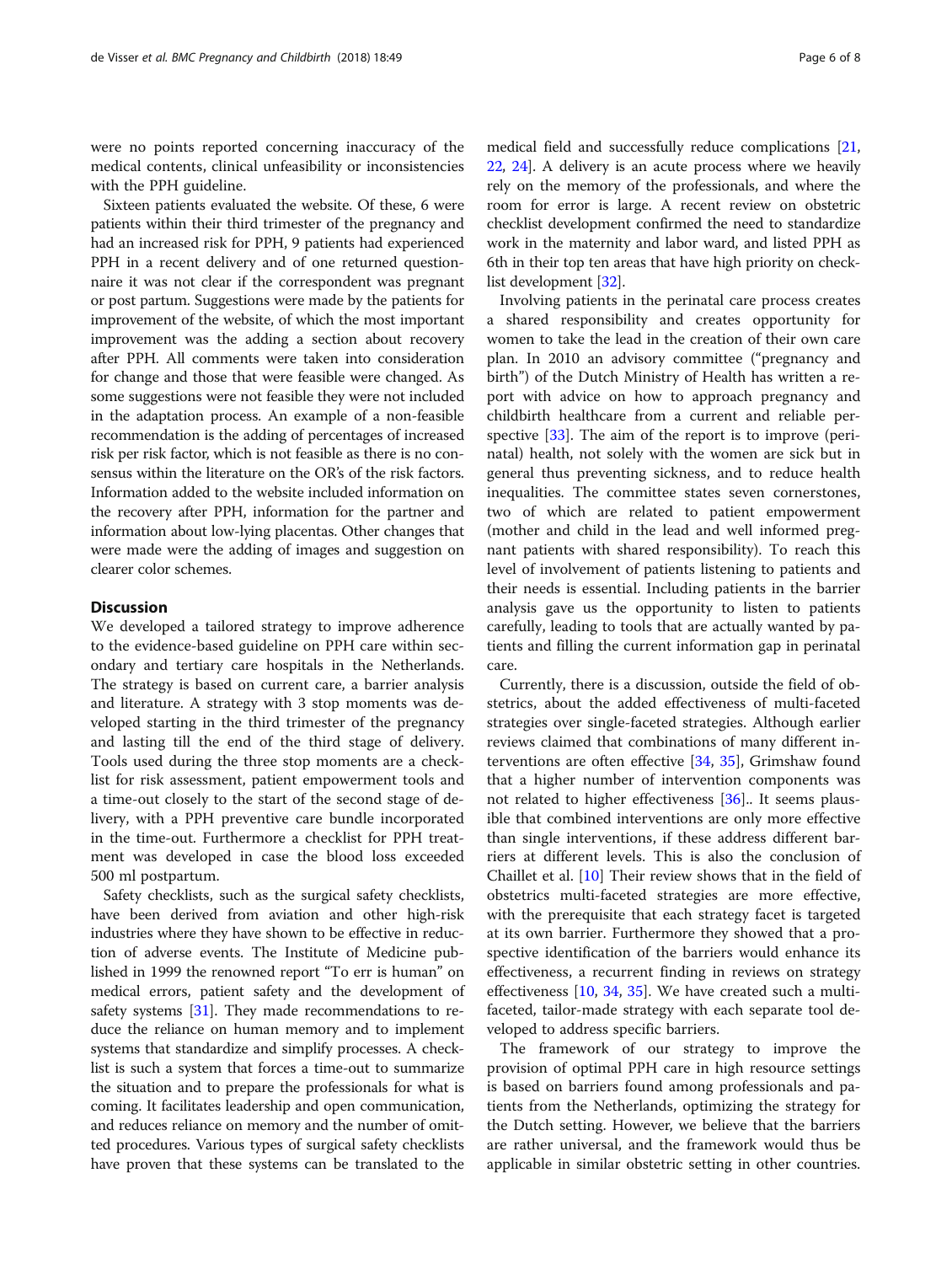<span id="page-6-0"></span>We detailed the contents of the individual tools in accordance with the Dutch national PPH guideline, international guidelines and literature. As the focus of guideline committees per country can differ, and (conflicting) evidence in literature sometimes leaves room for interpretation, guidelines can vary between countries, organizations and in time. Developing a strategy that is flexible to content and thus adjustable to updates or different surroundings allows it to be constant up-to-date and adaptable for other high-resource countries. As the strategy is low in development cost and maintenance, it could be applicable in low-resource countries, though this still needs to be investigated.

The main strength of our strategy is the fact that it is tailor-made to the field of PPH. Professionals in the field suggested the barriers and facilitators, which most likely facilitates the acceptance of the strategy in a clinical setting.

Limitations of any strategy development lie within the scarce amount of knowledge available for strategy selection. It is known that tailor-made strategies perform better, yet there is no explicit model prescribing which strategy or tool is to be expected most effective in a certain setting. Furthermore limitations of our study are the fact that it is created developed based on barriers found in a high income country, thus limiting the generalization towards lower income countries. Also, our literature search on strategy development evidence was a systematic comprehensive search.

The aim of this article is to describe the process of development, however at this point we need more evidence as to rather the strategy will indeed improve adherence to the guidelines, and ultimately decrease the PPH incidence. Therefore the next steps are testing the feasibility and effectiveness of the strategy in the clinical practice. Before setting up a large randomized controlled trial to evaluate the effectiveness of the trial, a feasibility trial has to be conducted. In such a feasibility trial, the strategy has to be evaluated on usability, time consummation and possible points for improvement. Additionally, an indication towards possible effectiveness and costs can be received. This will allow for optimization of the strategy before testing its cost−/effectiveness in a robust study design.

## Conclusion

In conclusion, to our knowledge, the developed tailored strategy is the first worldwide in the acute setting of obstetric care encompassing the whole process from prevention to treatment of PPH. Based on current barriers and facilitators nominated by professionals in the field combined with international literature we have aimed to create a usable, tailored strategy that can aid in the implementation of evidence-based guidelines into daily practice.

#### Abbreviations

ATLS: Advanced trauma life support; DPR: Dutch Perinatal Registration; OR: Odds ratio; PPH: Postpartum hemorrhage; SMM: Severe maternal morbidity; WHO: World Health Organisation

#### Acknowledgements

None.

#### Funding

The study was supported by a ZonMW grant. No. 80–82315–98-09003.

## Availability of data and materials

The datasets analyzed during the current study are available from the corresponding author on reasonable request. All raw data will be publicly available through the university's system once the university policy is finalized. The university policy and depository are currently (January 2018) still under development but will be finalized shortly.

#### Authors' contributions

SV, MW, RG, HS and RH were involved with the conception and design of the strategy. All authors were involved with the analysis and interpretation of the literature for strategy and tool development. SV, MW, HS and RH were responsible for drafting the article, and RG, FV and MH all critically revised drafts and provided feedback. All authors approve of the version to be published.

#### Ethics approval and consent to participate

Medical Ethical Committee (CMO) of the region Arnhem and Nijmegen (ABR no.NL25975.091.08) declared that ethical approval was not necessary. Written informed consent was received from all patients involved in any part of the Fluxim study.

#### Consent for publication

Not applicable.

#### Competing interests

The authors declare that they have no competing interests.

#### Publisher's Note

Springer Nature remains neutral with regard to jurisdictional claims in published maps and institutional affiliations.

#### Author details

<sup>1</sup>Department of Obstetrics and Gynecology, Radboud Institute for Health Science, Radboud University Medical Center, Geert Grootplein 10, P.O. Box 9101, 6500, HB, Nijmegen, the Netherlands. <sup>2</sup>Department of IQ Healthcare, Radboud Institute for Health Science, Radboud University Medical Center, Nijmegen, Netherlands. <sup>3</sup>Department of Obstetrics and Gynecology, GROW School for Oncology and Developmental Biology, Maastricht University Medical Center, Maastricht, The Netherlands.

## Received: 11 April 2016 Accepted: 29 January 2018 Published online: 08 February 2018

#### References

- 1. Grobman WA, Bailit JL, Rice MM, Wapner RJ, Reddy UM, Varner MW, et al. Frequency of and factors associated with severe maternal morbidity. Obstet Gynecol. 2014;123(4):804–10.
- 2. Knight M, Callaghan WM, Berg C, Alexander S, Bouvier-Colle MH, Ford JB, et al. Trends in postpartum hemorrhage in high resource countries: a review and recommendations from the international postpartum hemorrhage collaborative group. BMC Pregnancy Childbirth. 2009;9:55.
- 3. Registry tNP. Perinatale Zorg in Nederland. Utrecht: the Netherlands Perinatal Registry; 2003–2011.
- 4. Bouvier-Colle MH, Ould El Joud D, Varnoux N, Goffinet F, Alexander S, Bayoumeu F, et al. Evaluation of the quality of care for severe obstetrical haemorrhage in three French regions. BJOG. 2001;108(9):898–903.
- 5. McGlynn EA, Asch SM, Adams J, Keesey J, Hicks J, DeCristofaro A, et al. The quality of health care delivered to adults in the United States. N Engl J Med. 2003;348(26):2635–45.